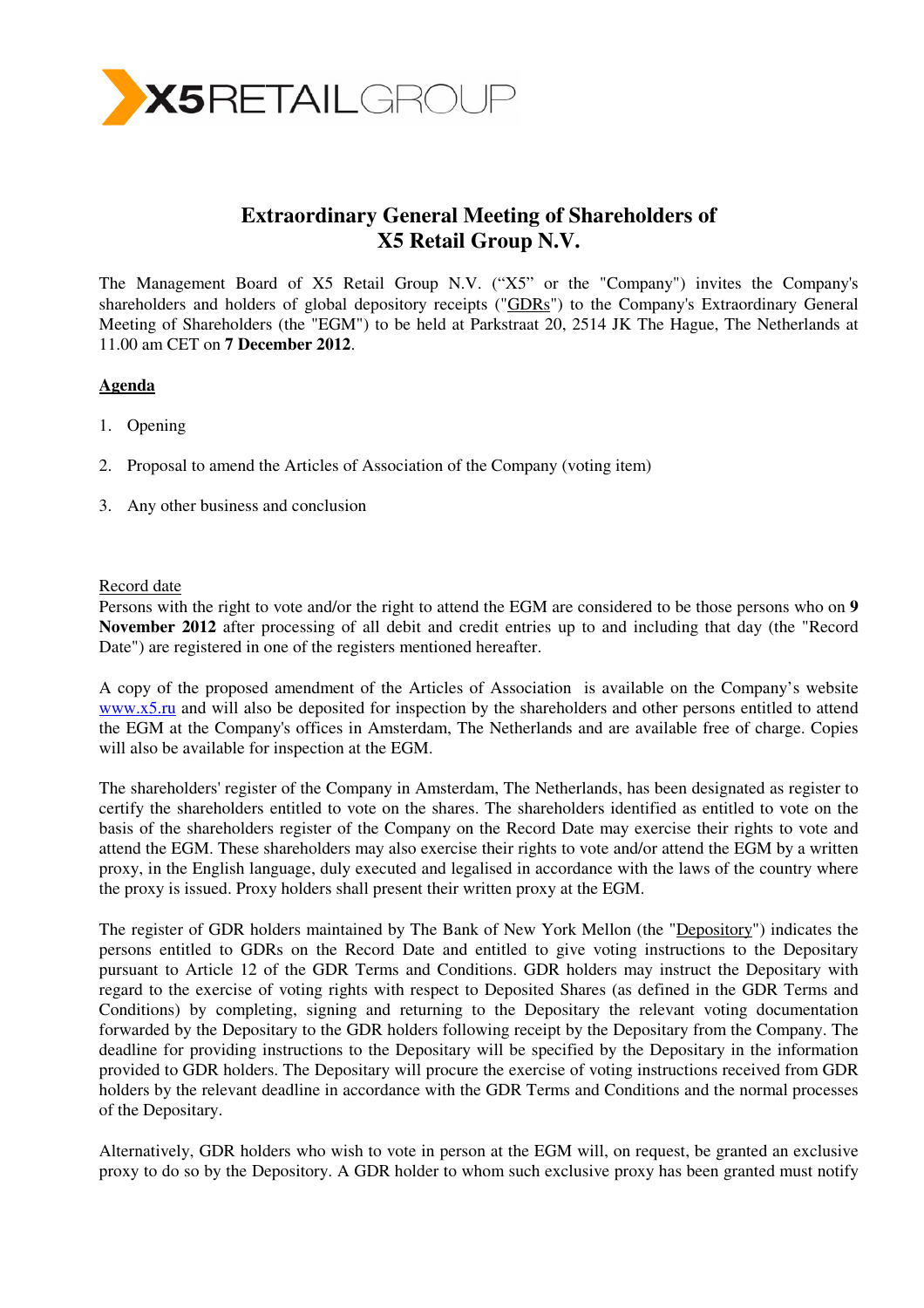

the Management Board of the Company of their intention to attend and vote at the EGM and must provide the Management Board with a copy of such proxy at least five (5) days prior to the EGM. GDR holders who intend to vote in this manner must provide sufficient proof of identification on admission to the EGM. In addition, if the exclusive proxy has been granted by the Depository to a GDR holder which is a legal entity, the person who represents such legal entity at the EGM must provide sufficient proof that he is duly authorised to do so by means of a statement from a local lawyer or notary admitted to practice in the jurisdiction of the GDR holder, duly executed and legalised in accordance with the laws of such jurisdiction.

Amsterdam, 26 October 2012

The Management Board